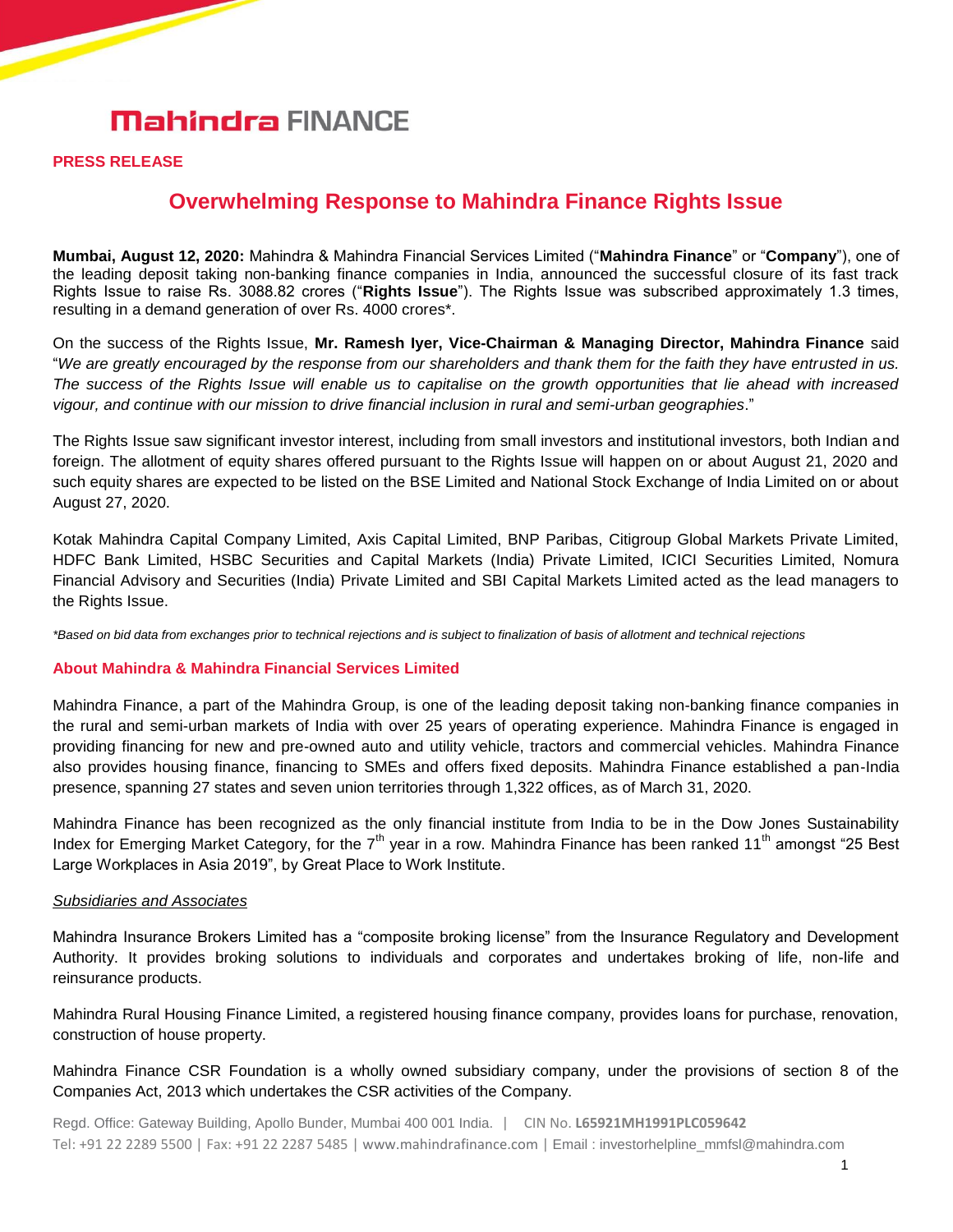# **Mahindra FINANCE**

Mahindra Manulife Investment Management Private Limited ("**MMIMPL**") (formerly known as Mahindra Asset Management Company Private Limited) is the asset management company of Mahindra Manulife Mutual Fund. Manulife Investment Management (Singapore) Pte. Ltd. holds 49.0% of the outstanding equity shares of MMIMPL.

Mahindra Manulife Trustee Private Limited ("**MMTPL**"), (formerly known as Mahindra Trustee Company Private Limited) acts as a Trustee to Mahindra Manulife Mutual Fund. Manulife Investment Management (Singapore) Pte. Ltd. holds 49.0% of the outstanding equity shares of MMTPL.

Mahindra Finance USA LLC, an associate of our Company, provides wholesale inventory-financing to dealers and retailfinancing to customers in the United States for purchase of Mahindra tractors and utility vehicles. The Company has recently formed a joint venture in Sri Lanka, by acquiring a 38.20% stake in Ideal Finance Ltd to offer financial services in Sri Lanka.

### **About Mahindra**

The Mahindra Group is a USD 19.4 billion federation of companies that enables people to rise through innovative mobility solutions, driving rural prosperity, enhancing urban living, nurturing new businesses and fostering communities. It enjoys a leadership position in utility vehicles, information technology, financial services and vacation ownership in India and is the world's largest tractor company by volume. It also enjoys a strong presence in renewable energy, agribusiness, logistics and real estate development. Headquartered in India, Mahindra Group employs over 2,56,000 people across 100 countries.

Learn more about Mahindra on [www.mahindra.com](http://www.mahindra.com/) / Twitter and Facebook: @MahindraRise

## **Media Contact information:**

| Metabelle Lobo, Mahindra Finance              | Shahab Shaikh, Concept PR | Amruta Desai, Concept PR |
|-----------------------------------------------|---------------------------|--------------------------|
| Mobile: +91 9769212078                        | +91 9320897525            | +91 9867891235           |
| <b>E-mail:</b> $lobo.$ metabelle@mahindra.com | shahab@conceptpr.com      | amruta@conceptpr.com     |

*DISCLAIMER: Mahindra & Mahindra Financial Services Limited is proposing, subject to receipt of requisite approvals, market conditions and other considerations, to undertake a rights issue of its equity shares ("Issue") and has filed a letter of offer ("LOF") with Securities and Exchange Board of India ("SEBI"), BSE Limited ("BSE") and National Stock Exchange of India Limited ("NSE"). The LOF is available on the website of the SEBI, BSE, NSE and the Registrar to the Issue at [www.sebi.gov.in](http://www.sebi.gov.in/), [www.bseindia.com](http://www.bseindia.com/), [www.nseindia.com](http://www.nseindia.com/) and www.kfintech.com respectively, as well as on the websites of the lead managers to the Issue, Kotak Mahindra Capital Company Limited, Axis Capital Limited, BNP Paribas, Citigroup Global Markets India Private Limited, HDFC Bank Limited, HSBC Securities and Capital Markets (India) Private Limited, ICICI Securities Limited, Nomura Financial Advisory and Securities (India) Private Limited and SBI Capital Markets Limited at [www.investmentbank.kotak.com](http://www.investmentbank.kotak.com/), [www.axiscapital.co.in](http://www.axiscapital.co.in/), [www.bnpparibas.co.in](http://www.bnpparibas.co.in/), [www.online.citibank.co.in/rhtm/citigroupglobalscreen1.htm](http://www.online.citibank.co.in/rhtm/citigroupglobalscreen1.htm), [www.hdfcbank.com](http://www.hdfcbank.com/), <https://www.business.hsbc.co.in/en-gb/in/generic/ipo-open-offer-and-buyback>, [www.icicisecurities.com](http://www.icicisecurities.com/), [www.nomuraholdings.com/company/group/asia/india/index.html](http://www.nomuraholdings.com/company/group/asia/india/index.html) and [www.sbicaps.com](http://www.sbicaps.com/).*

The Rights Entitlements and the Equity Shares have not been and will not be registered under the United States Securities Act of 1933, as amended ("**US Securities Act**"), or any U.S. state securities laws and may not be offered or sold within the United States, except pursuant to an exemption from, or in a transaction not subject to, the registration requirements of the US Securities Act and applicable state securities laws. The Rights Entitlements and the Equity Shares are being offered and sold (i) in offshore transactions outside the United States in compliance with Regulation S under the US Securities Act and the applicable laws of the jurisdiction